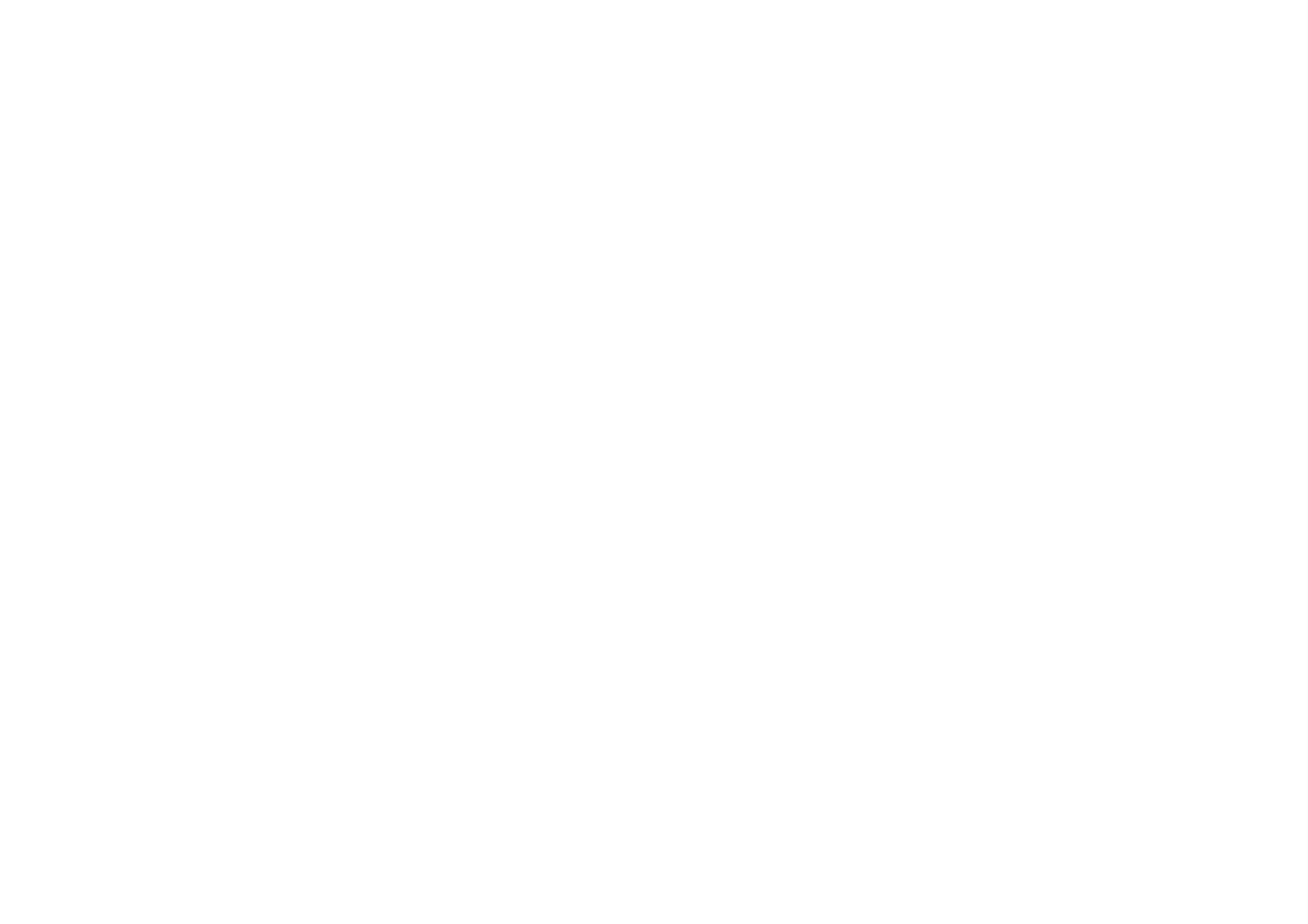## What you will learn about

- **Building Domain Name Services using BIND**
- **Building Web Services using Apache**
- **Building AAA Services using FreeRADIUS**
- **Building SMTP Services using Exim MTA**
- **POP3 & IMAP Services**
- **Monitoring IP Services**
- **Virtualization**
- **Security**
- **- Survey Link below**

[http://www.surveymonkey.com/s/8QNGCZZ](http://www.surveymonkey.com/s/8QNGCZZ%0c)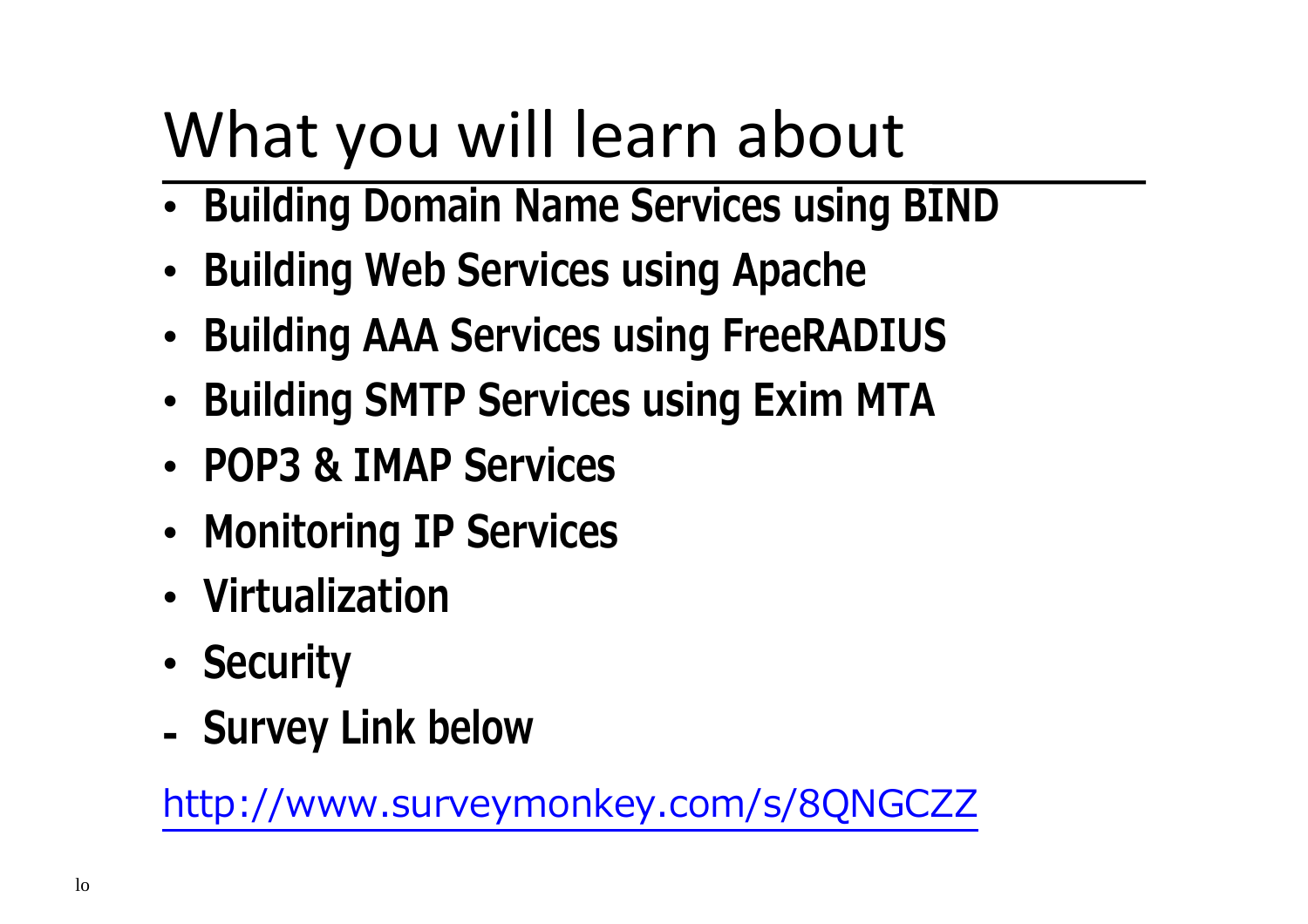# **Instructors**

- **Joe Abley — Canada**
- **Joel Jaeggli — US**
- **Chris Wilson — UK**
- **Kevin Chege — Kenya**
- **Chimwemwe Frederick — Malawi**
- **Frank Kuse — Ghana**
- **Michuki Mwangi — Kenya**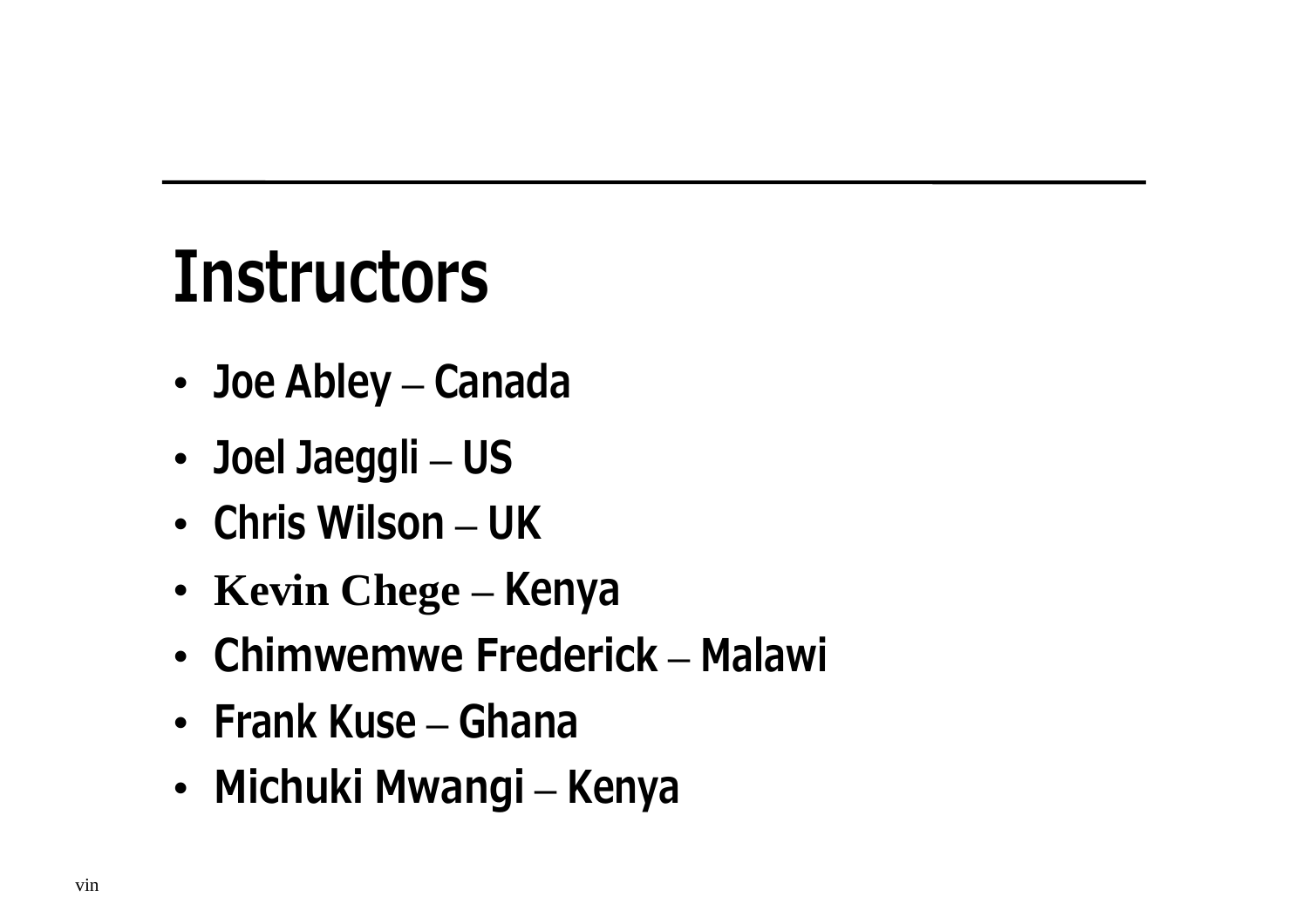# **Students**

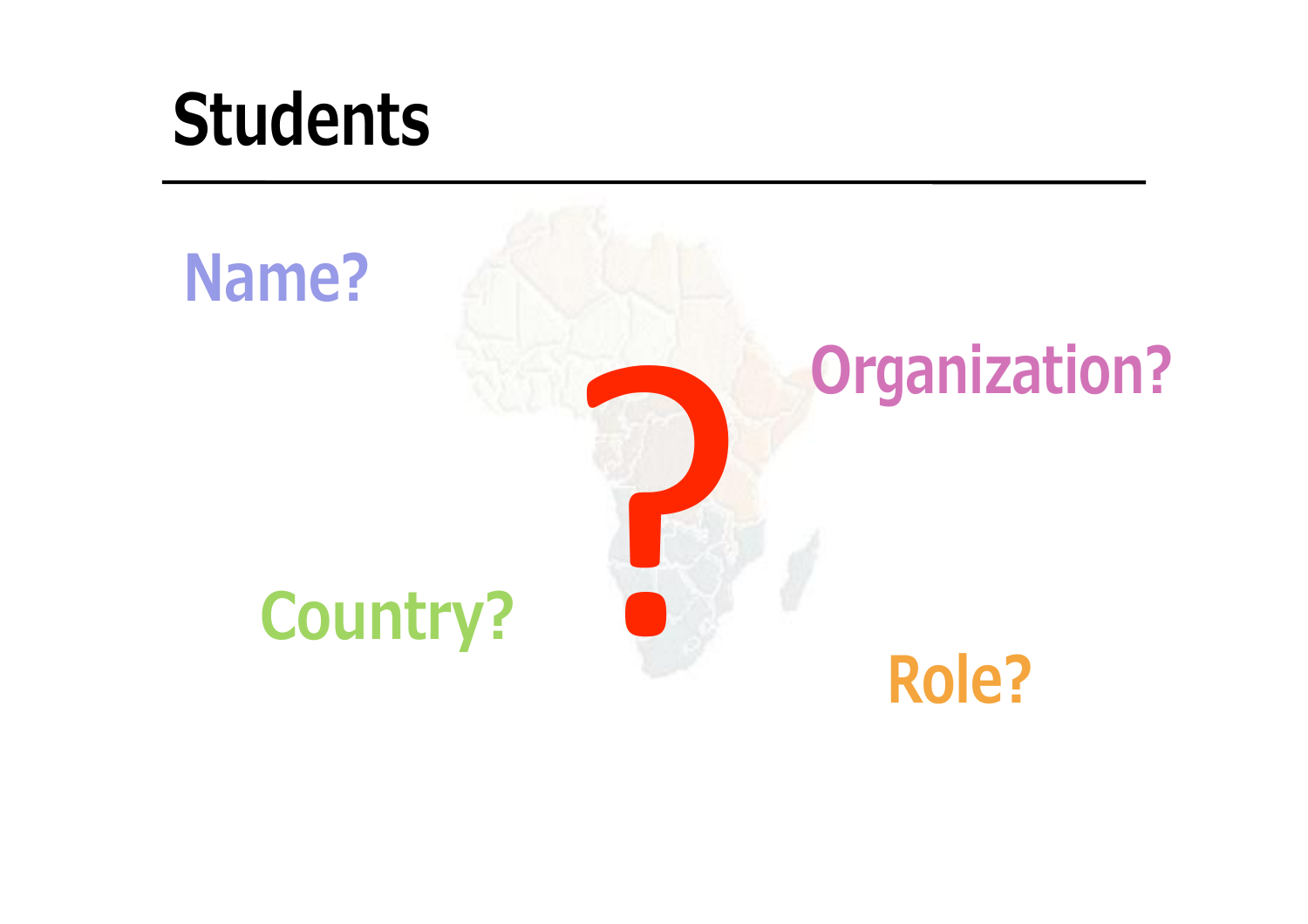## **Lectures**

- Let us know...
	- If we speak too fast.
	- If you can't see, please draw our attention
	- If you don't understand please ask.
	- **If you have problems at home with your network. Feel free to bring it up.**
- **Please**
	- **Avoid checking mail, facebook & other social networking sites during lectures**
	- **Turn off all cell phones**
	- **PAY ATTENTION**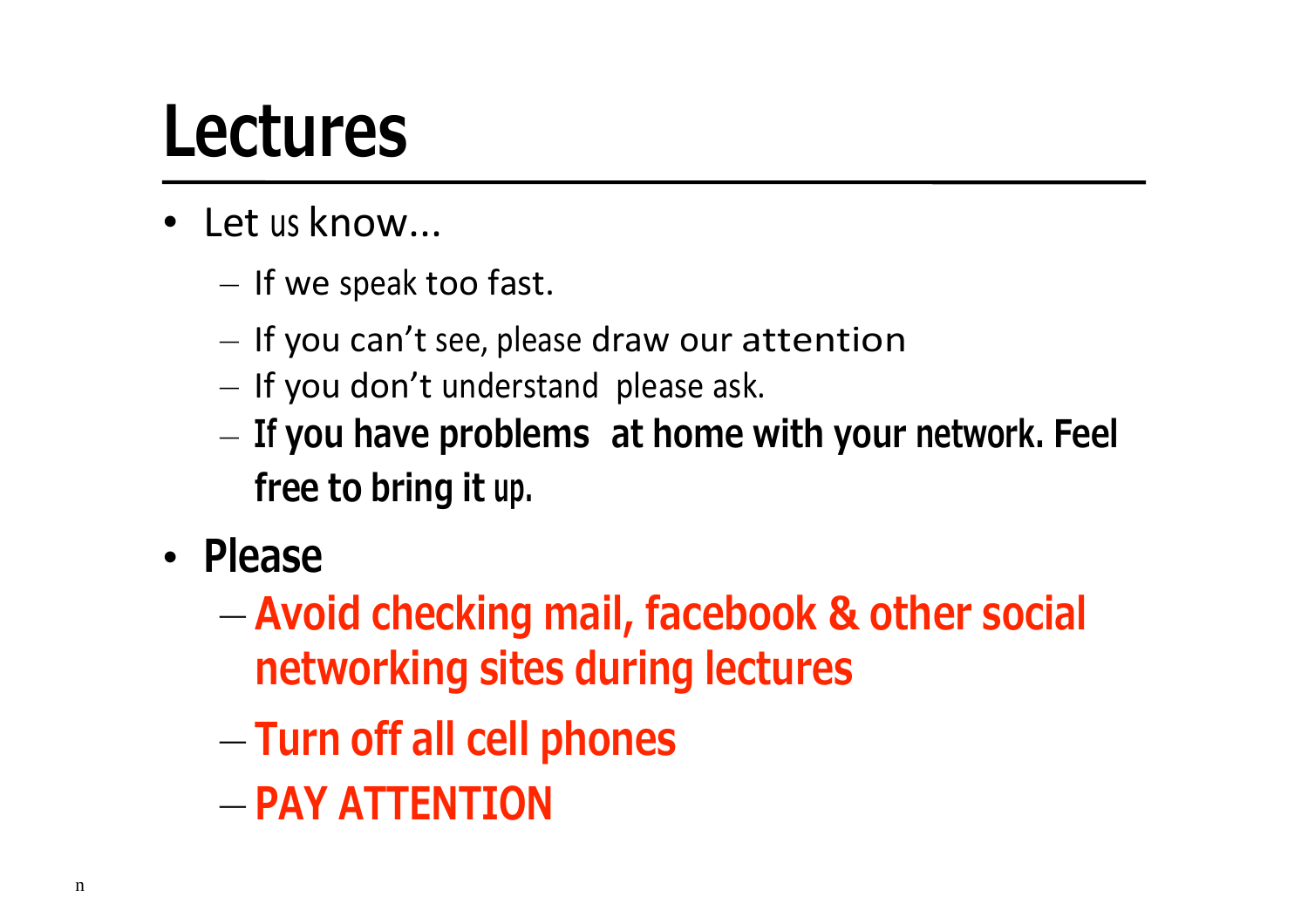# **Time Table**

#### • **Four sessions, two hours each**

- $\cdot$  09:00-10:30
- $\cdot$  11:00 13:00
- $\cdot$  14:00 16:00
- $\cdot$  16:30 18:30
- **About 1 hour for lunch - 13:00 to 14:00**
- **Morning, afternoon breaks (15 minutes**)
	- 10:30 to 11:00
	- $\cdot$  16:00 to 16:30
- **Normal evening sessions - 20:00 - 22:30**
- **Dinner from 19:00 to 20:00**
- **Time table is available at**

**<http://nwww.ws.afnog.org/afnog2012/sse/detail.html>**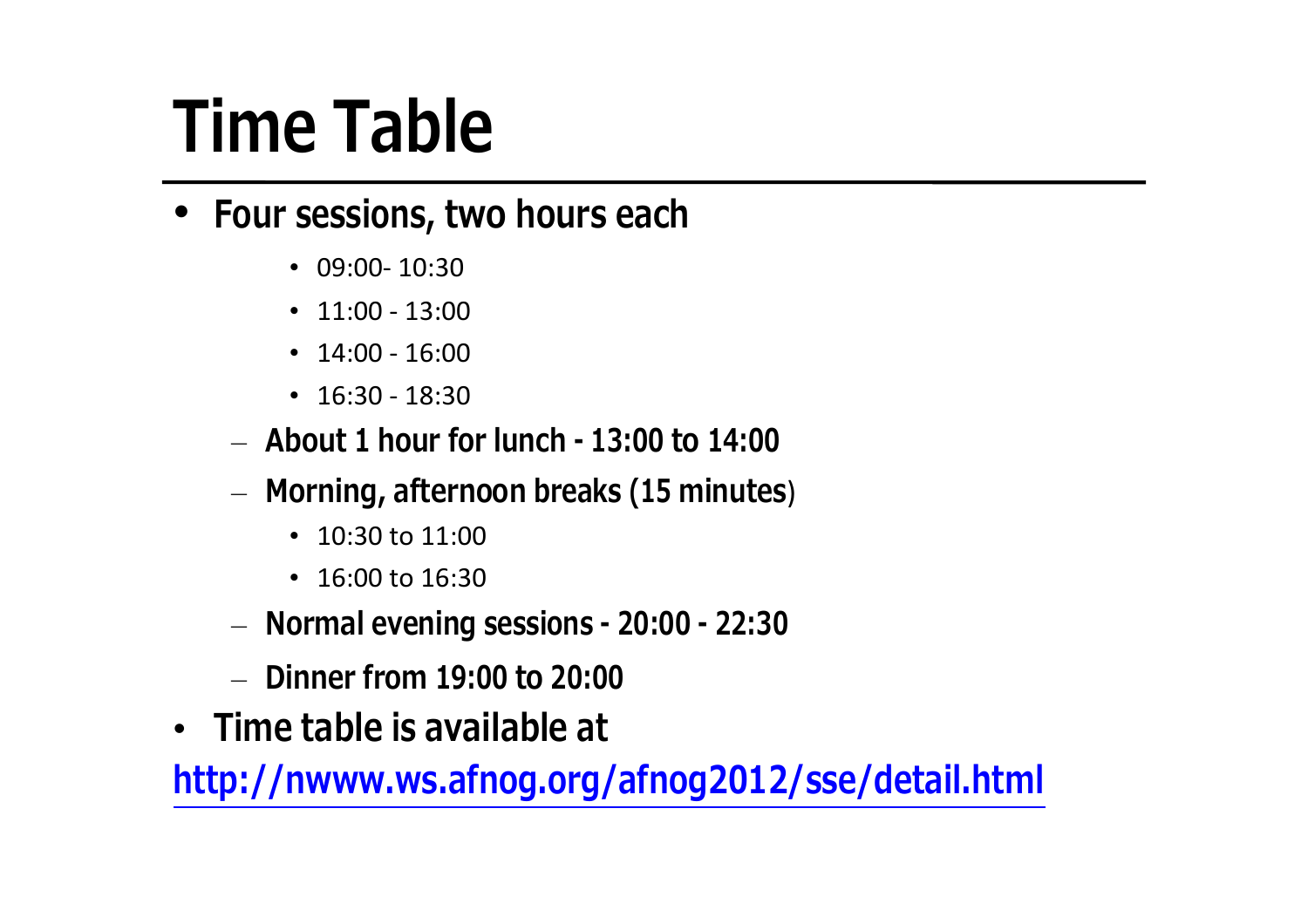#### Meals

.

- Meals will be at the Kingfisher upstairs.
	- Breakfast 7:00 to 8:00
	- Lunch 13:00 to 14:00
	- Dinner 19:00 to 20:00
- Tea breaks are served in the main entrance arena.
	- remember to be back in class on time from breaks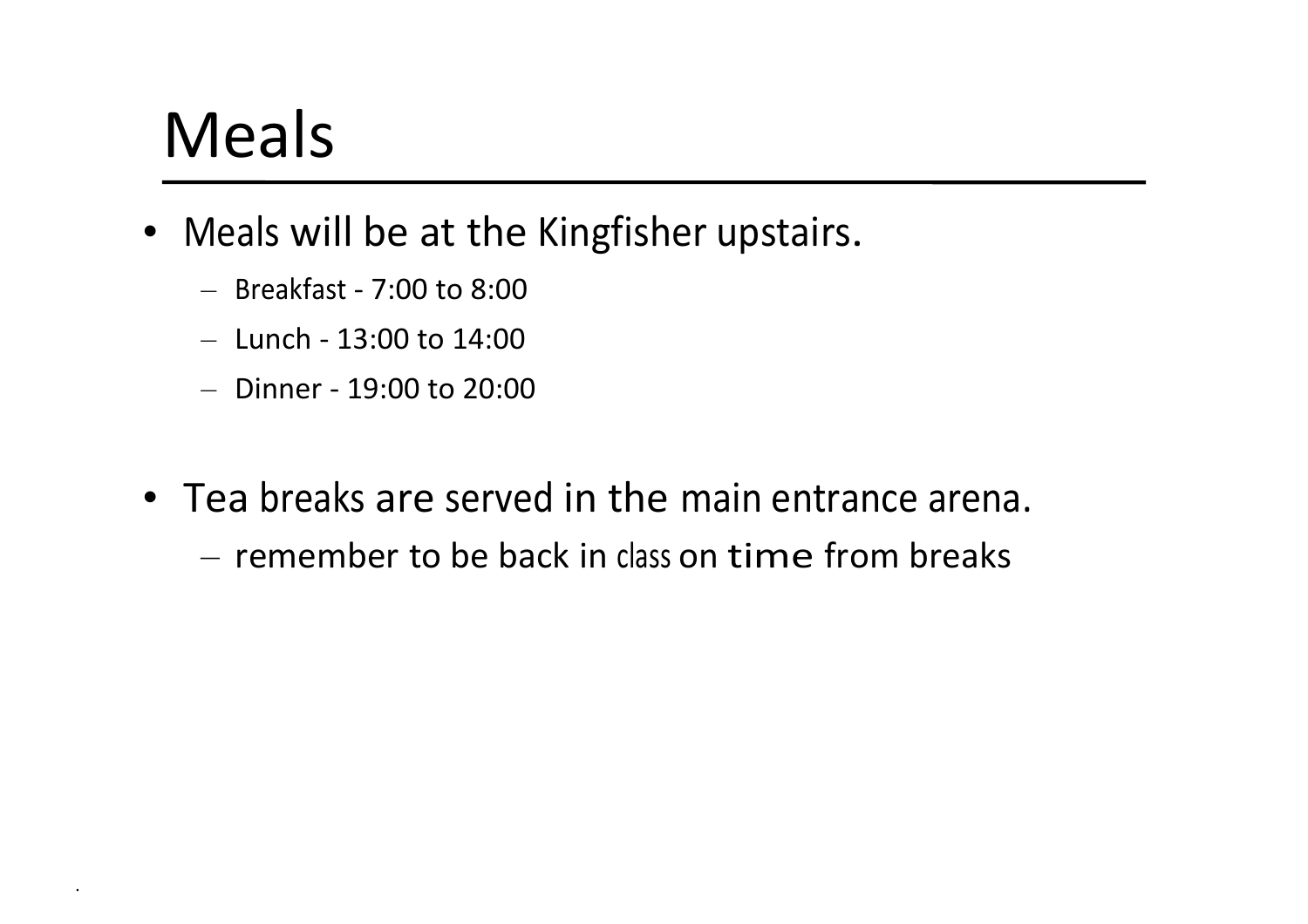### Extra Charges

- AfNOG will not pay for any extra charges on your hotel room, such as:
	- phone calls,
	- food and drinks (room service)
	- laundry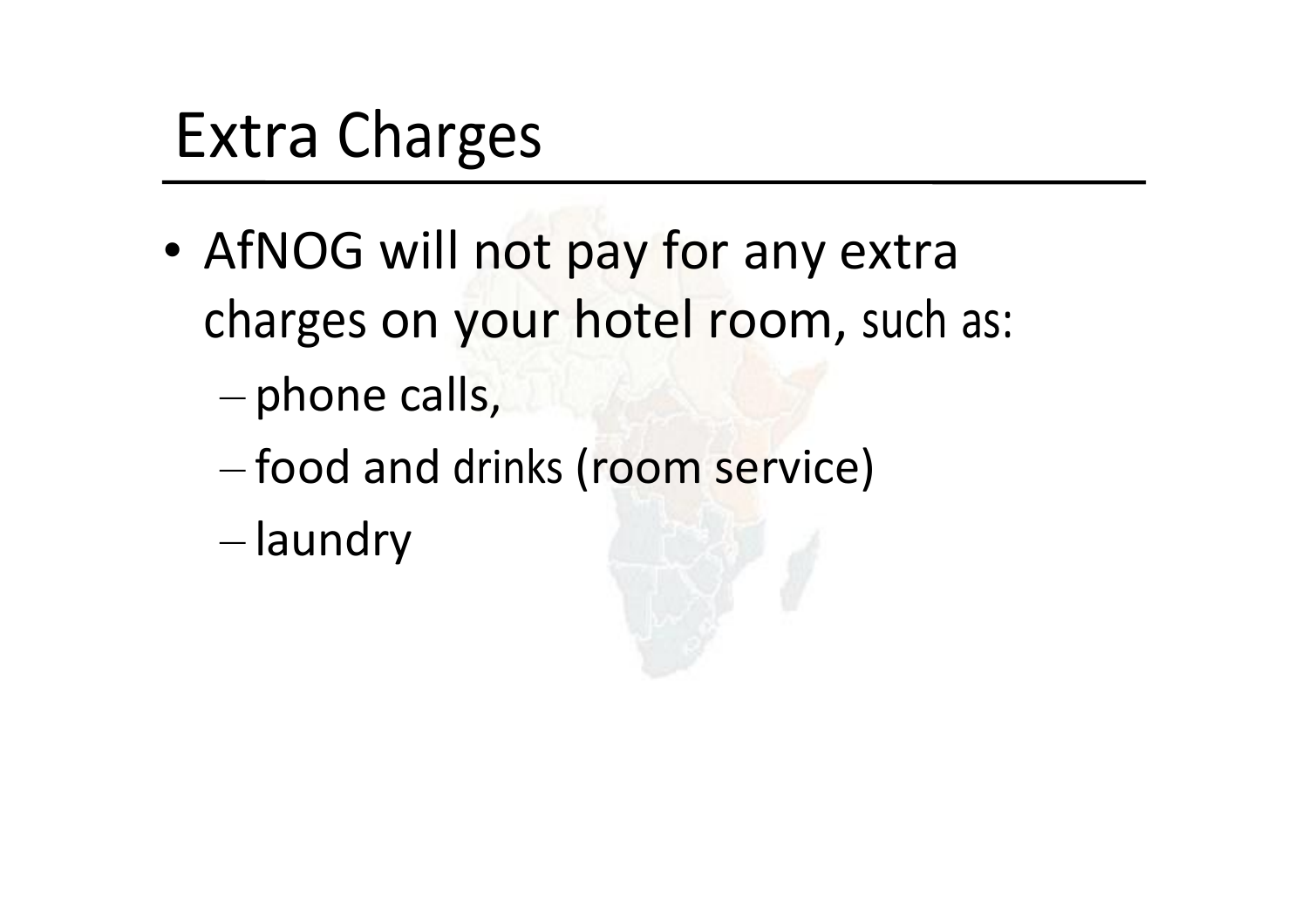#### You should have received...

- Name badges
- Folder with notepad, pen, information pack
- Coupons for meals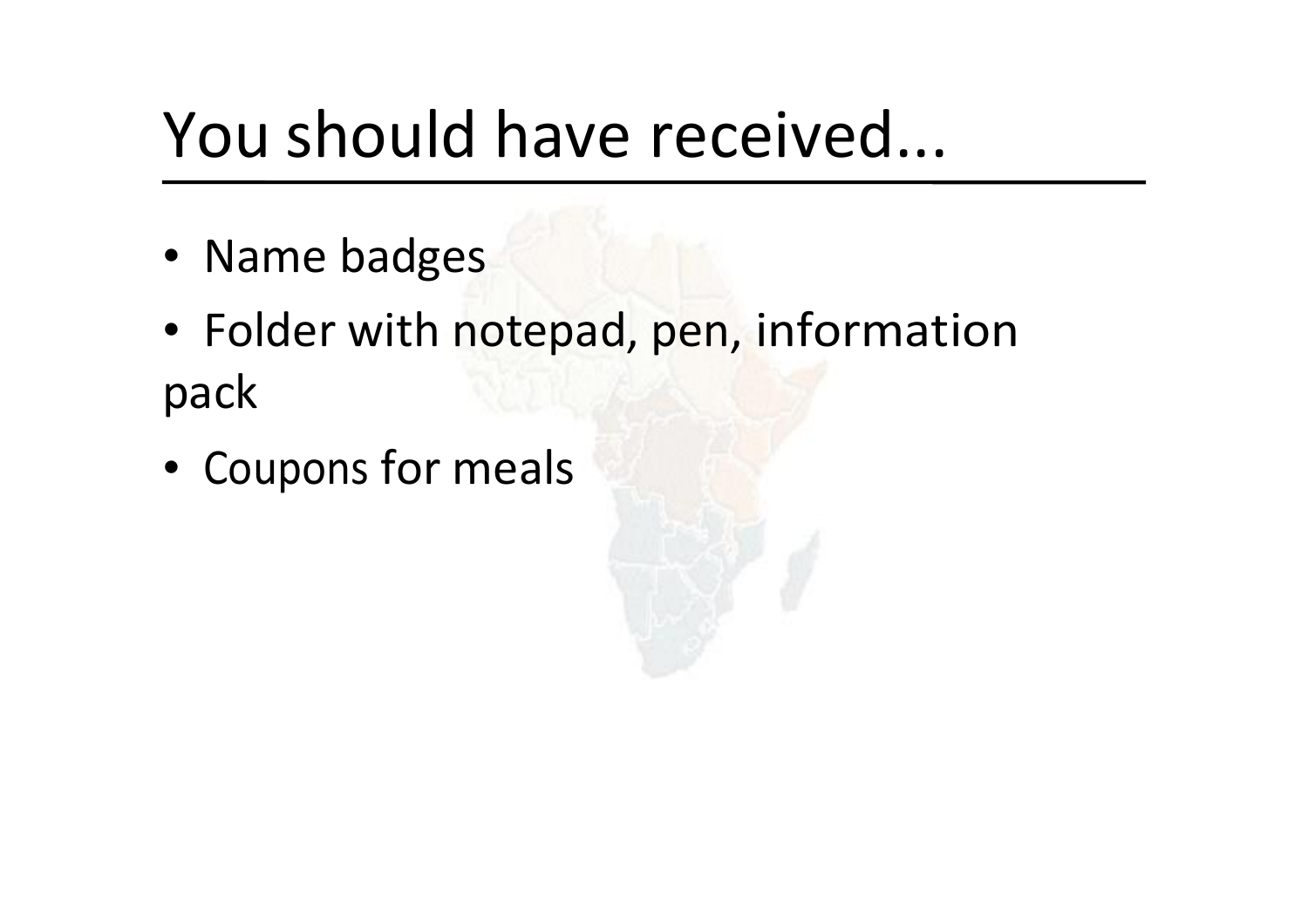#### You will receive...

• Books and FreeBSD CD-ROMs

- Workshop CD (Saturday/Sunday)
	- Share with your colleagues back at home.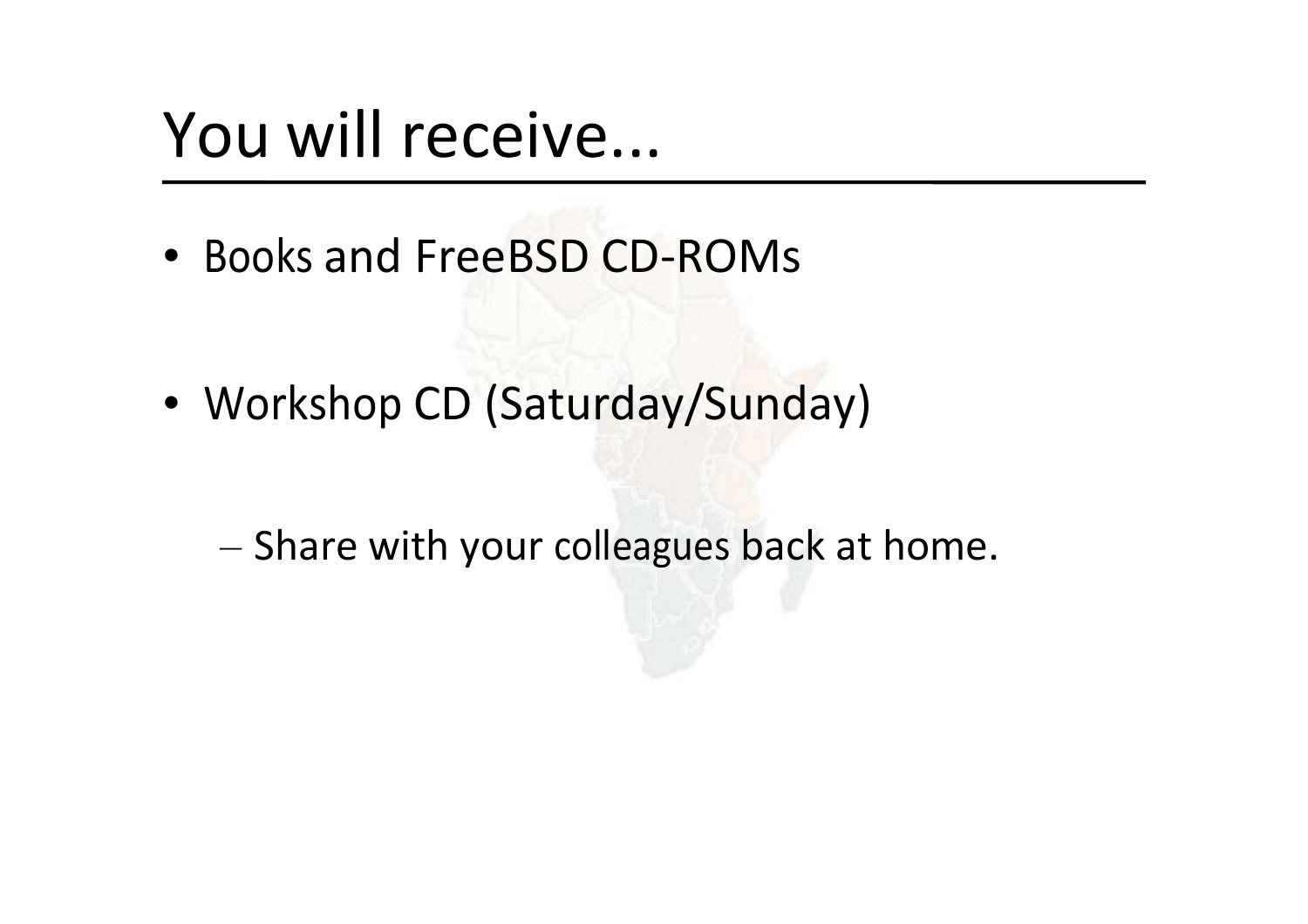#### Electronic Resources

- Web site (URL)
	- <http://www.afnog.org/>
	- <http://www.ws.afnog.org/>
- Mailing list
	- [afnog@afnog.org](mailto:afnog@afnog.org)
		- Subscribe via [afnog-request@afnog.org](mailto:afnog-request@afnog.org)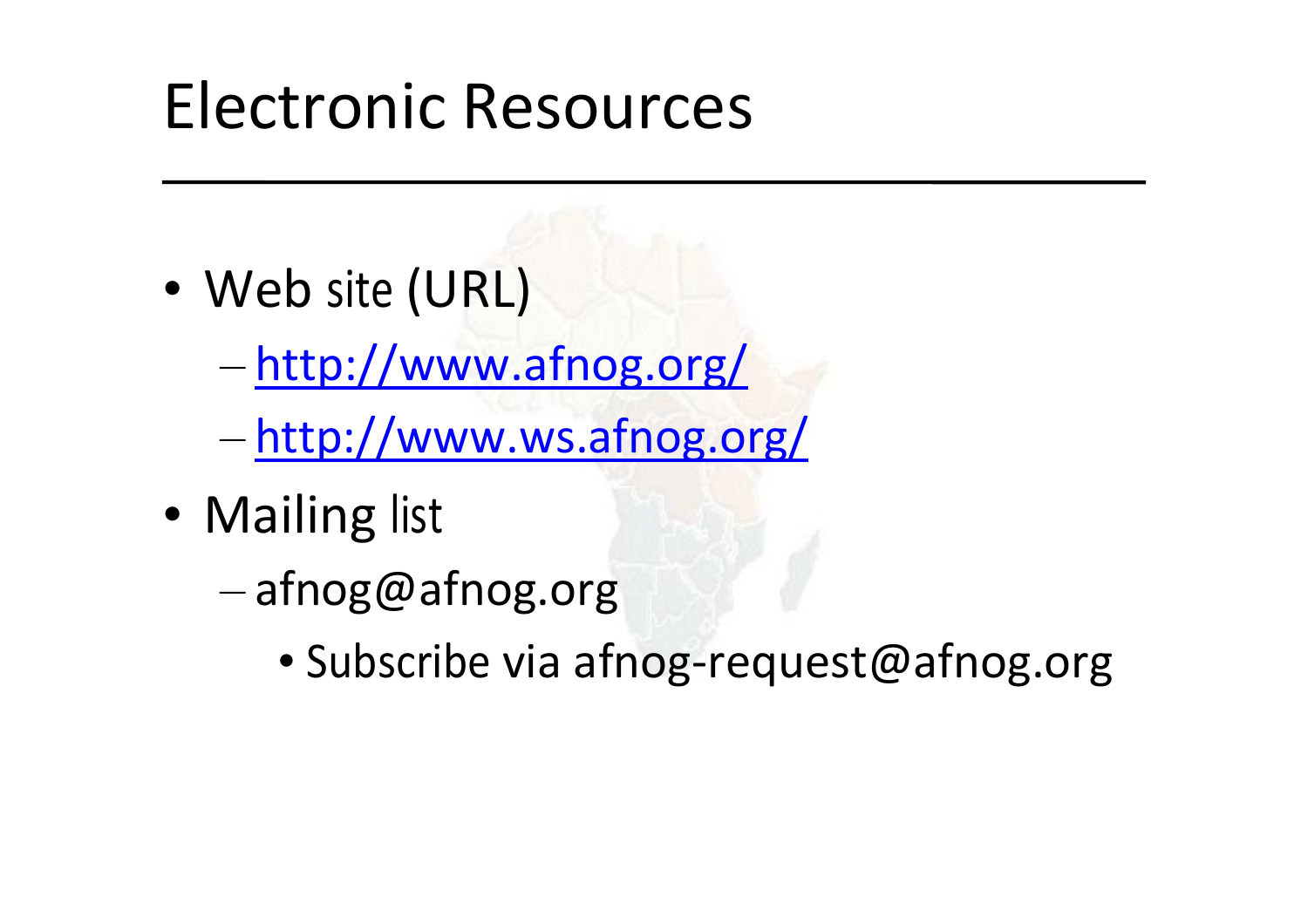## Safety

- Be very careful when moving about, so you don't:
	- trip on power cords
	- pull cables out of sockets
	- knock equipment off tables
	- fall from leaning back too far in your chair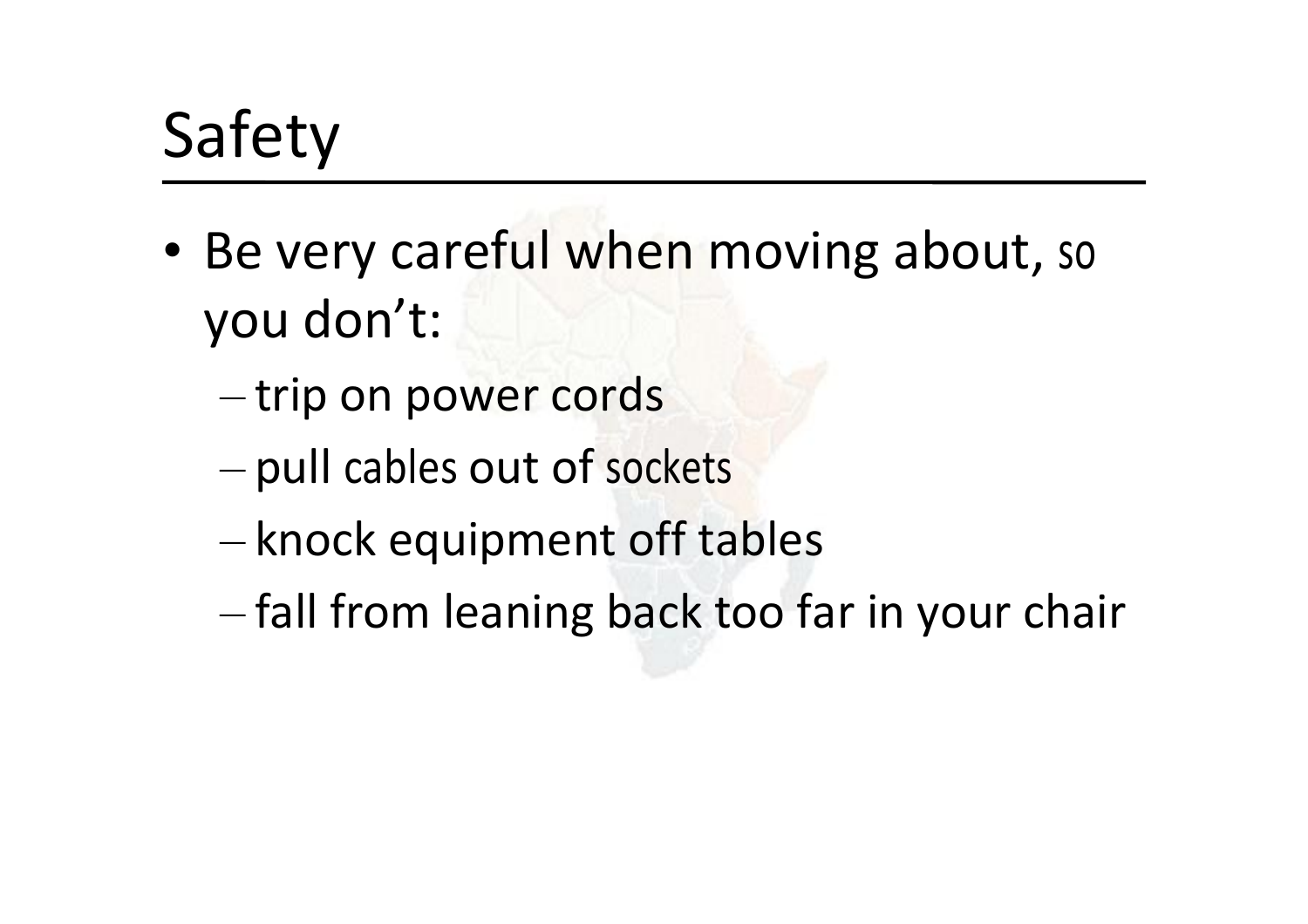#### Classroom

- 56 Servers named vm01 vm56
- Each Student has access to:
	- 1 server with FreeBSD-8.3 installed on it
	- $-1$  pc or your own notebook with ssh access to the AfNOG network
		- Windows = putty  $\omega$  putty.org
- 196.200.219.0/24 Network IP address

— IP Addresses for servers start from 196.200.219.1/24 for vm01 etc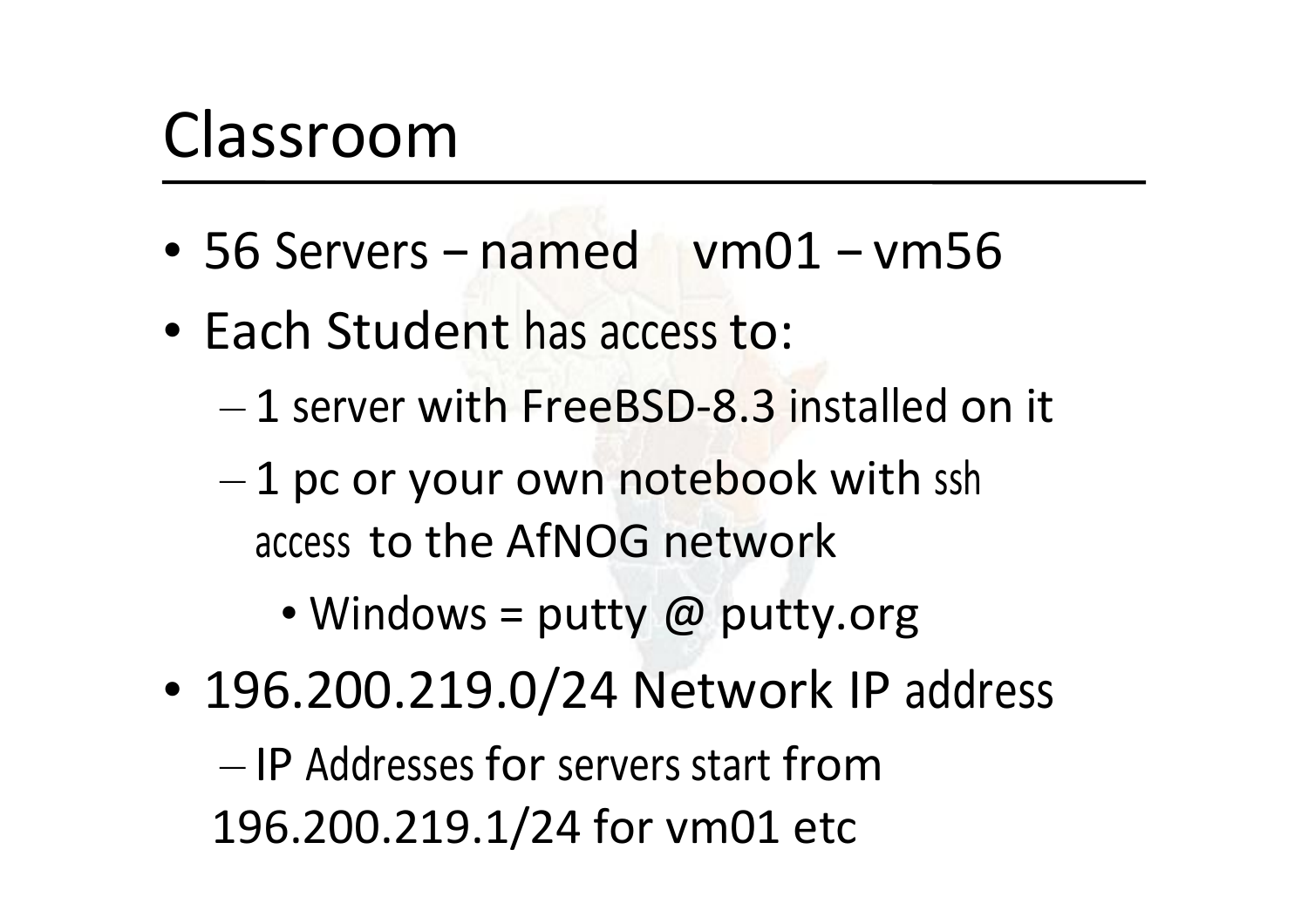## Server Configuration

- FreeBSD-8.3 OS installed
- Keyboard is "universal" and setup is US
- login as **" [@#%#](mailto:@#%#)"** , password **" xxxxx"**
- **" root"** password is **" xxxxx"**
- Don't change passwords
- Don't **"** close security holes**"**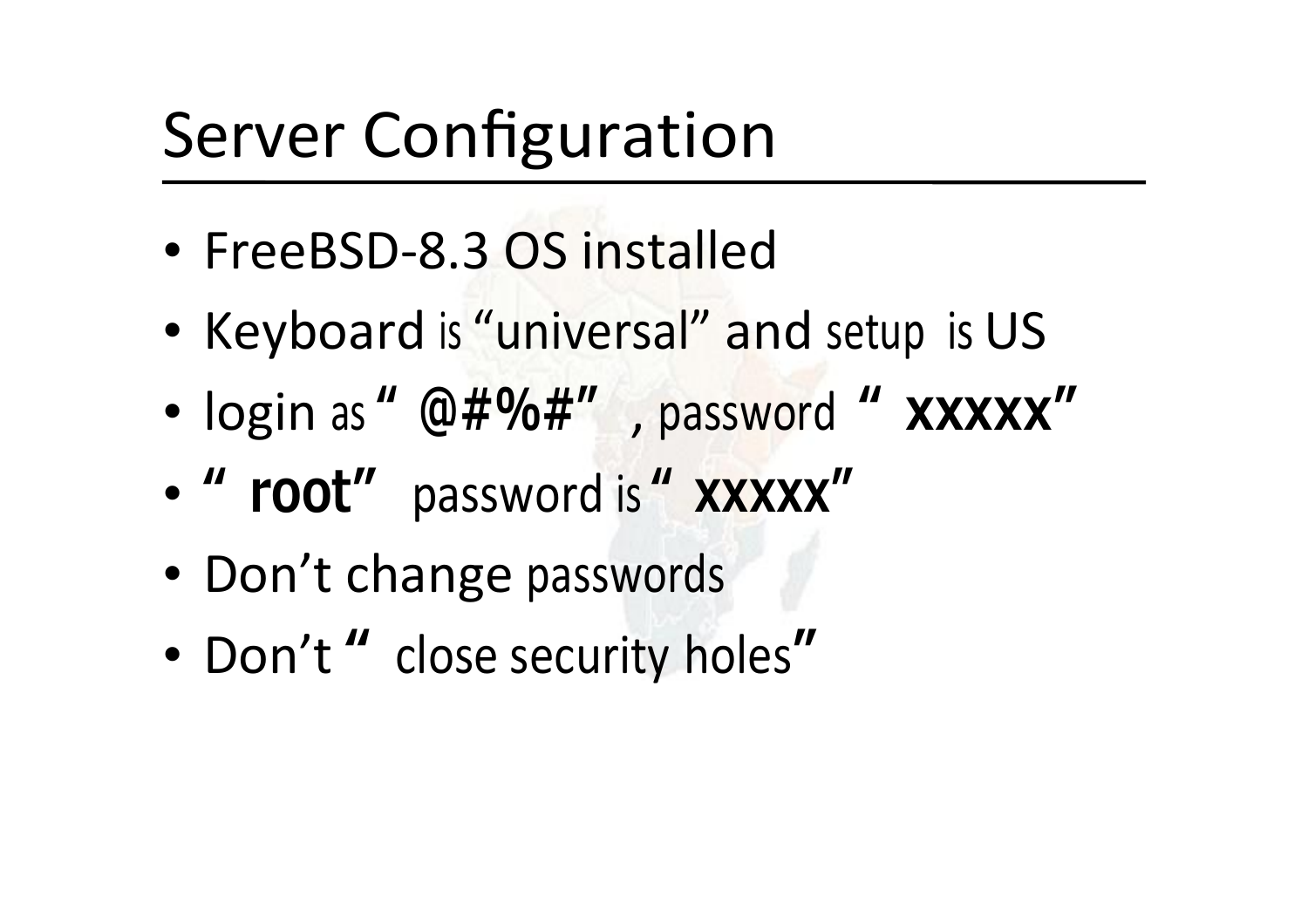# **Evening Sessions**

• **Labs will be open from 8:00pm — 22:30pm for evening sessions**